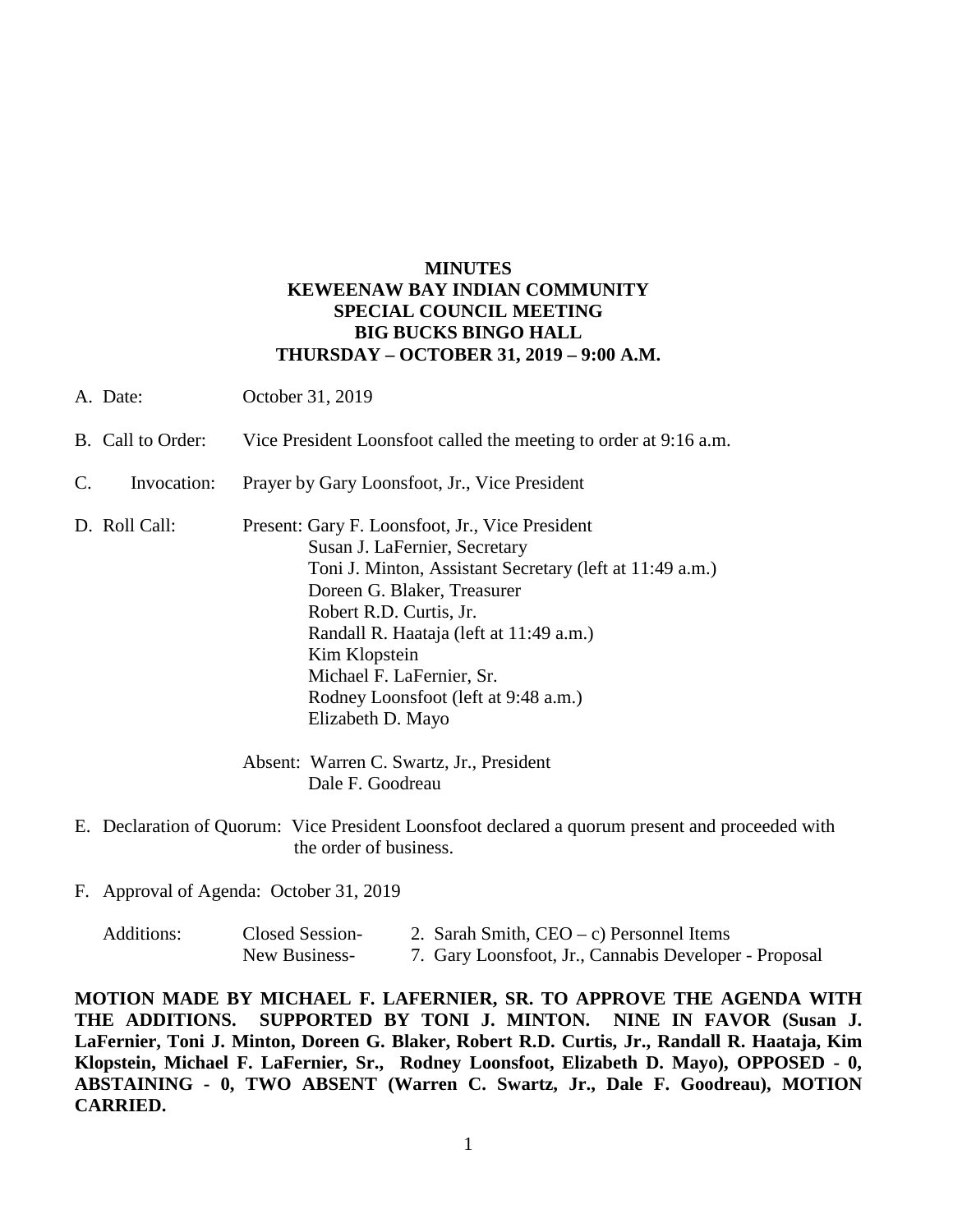- G. Old Business:
	- 1. Lori Sherman, KBOCC President Keweenaw Bay Ojibwa Community College (KBOCC) Memorandum of Agreement (MOA) Final Draft

Term of Agreement ending September 30, 2022

**MOTION MADE BY DOREEN G. BLAKER TO APPROVE THE MEMORANDUM OF AGREEMENT WITH THE KEWEENAW BAY OJIBWA COMMUNITY COLLEGE. SUPPORTED BY RODNEY LOONSFOOT. NINE IN FAVOR (Susan J. LaFernier, Toni J. Minton, Doreen G. Blaker, Robert R.D. Curtis, Jr., Randall R. Haataja, Kim Klopstein, Michael F. LaFernier, Sr., Rodney Loonsfoot, Elizabeth D. Mayo), OPPOSED - 0, ABSTAINING - 0, TWO ABSENT (Warren C. Swartz, Jr., Dale F. Goodreau), MOTION CARRIED.**

H. New Business:

- 1. Paul Mooney, Assistant Tribal Attorney
	- a) Kathy Mayo, Health Administrator
		- i. Inter-Tribal Council of Michigan, Inc. (ITC) Sub-Contractual Agreement for Indigenous Project Launch September 30, 2019 – September 29, 2020 \$78,500.00

**MOTION MADE BY ELIZABETH D. MAYO TO APPROVE THE SUB-CONTRACTUAL AGREEMENT WITH ITC FOR THE INDIGENOUS PROJECT LAUNCH. SUPPORTED BY DOREEN G. BLAKER. NINE IN FAVOR (Susan J. LaFernier, Toni J. Minton, Doreen G. Blaker, Robert R.D. Curtis, Jr., Randall R. Haataja, Kim Klopstein, Michael F. LaFernier, Sr., Rodney Loonsfoot, Elizabeth D. Mayo), OPPOSED - 0, ABSTAINING - 0, TWO ABSENT (Warren C. Swartz, Jr., Dale F. Goodreau), MOTION CARRIED.**

> ii. Inter-Tribal Council of Michigan, Inc. Sub-Contractual Agreement for Mental Health Delivery System for Native Americans October 1, 2019 – September 30, 2020 \$28,208.00 (corrected amount)

**MOTION MADE BY RODNEY LOONSFOOT TO APPROVE THE SUB-CONTRACTUAL AGREEMENT WITH ITC FOR THE MENTAL HEALTH DELIVERY SYSTEM FOR NATIVE AMERICANS WITH THE CHANGE. SUPPORTED BY ROBERT R.D. CURTIS, JR. NINE IN FAVOR (Susan J. LaFernier, Toni J. Minton, Doreen G. Blaker, Robert R.D. Curtis, Jr., Randall R. Haataja, Kim Klopstein, Michael F. LaFernier, Sr., Rodney Loonsfoot, Elizabeth D. Mayo), OPPOSED - 0, ABSTAINING - 0, TWO ABSENT (Warren C. Swartz, Jr., Dale F. Goodreau), MOTION CARRIED.**

> iii. Inter-Tribal Council of Michigan, Inc. Sub-Contractual Agreement for Tribal Maternal, Infant, and Early Childhood Home Visiting September 30, 2019 – September 29, 2020 \$129,940.00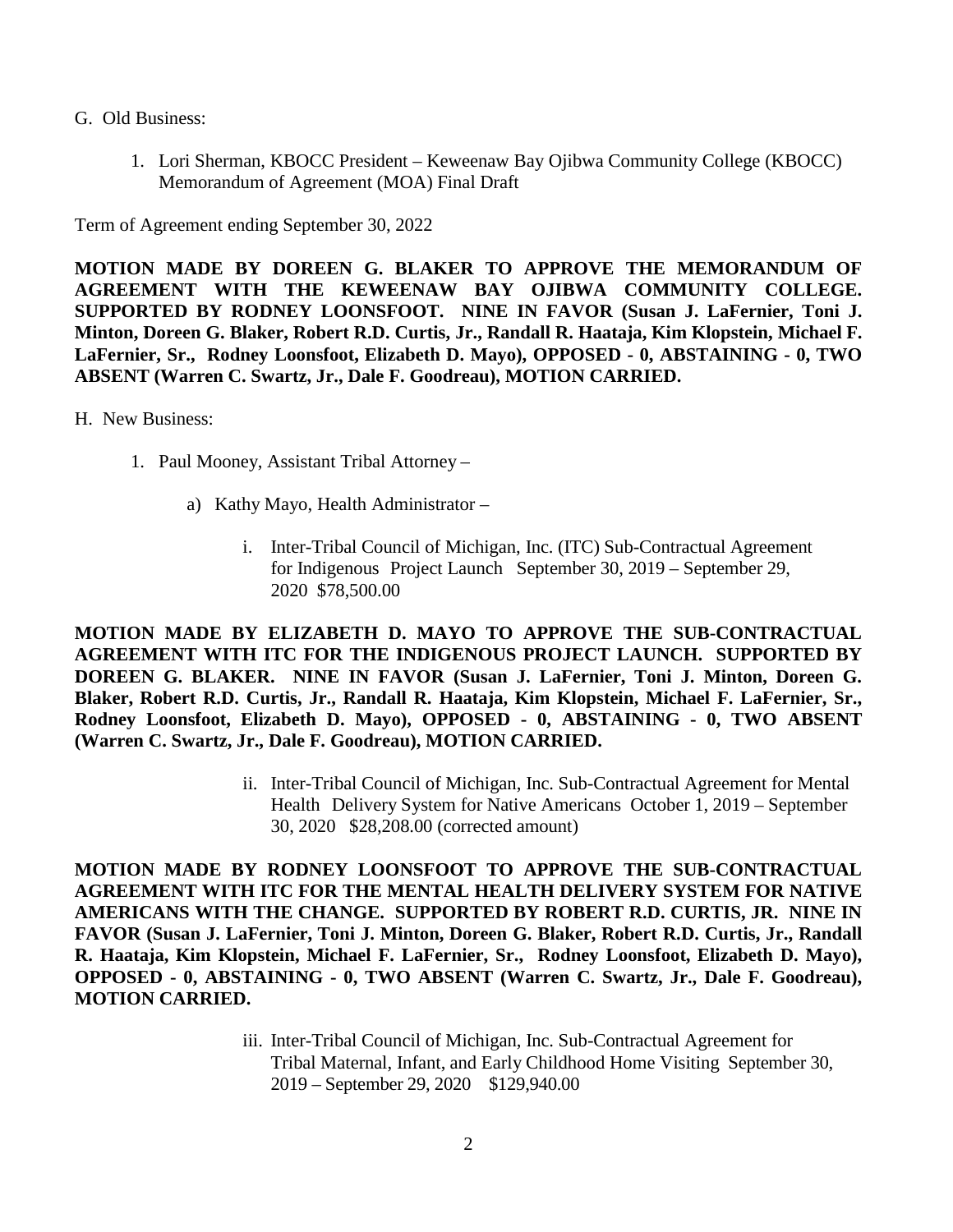**MOTION MADE BY TONI J. MINTON TO APPROVE THE SUB-CONTRACTUAL AGREEMENT WITH ITC FOR THE TRIBAL MATERNAL, INFANT, AND EARLY CHILDHOOD HOME VISITING PROGRAM. SUPPORTED BY RANDALL R. HAATAJA. NINE IN FAVOR (Susan J. LaFernier, Toni J. Minton, Doreen G. Blaker, Robert R.D. Curtis, Jr., Randall R. Haataja, Kim Klopstein, Michael F. LaFernier, Sr., Rodney Loonsfoot, Elizabeth D. Mayo), OPPOSED - 0, ABSTAINING - 0, TWO ABSENT (Warren C. Swartz, Jr., Dale F. Goodreau), MOTION CARRIED.**

> iv. McKesson Pharmacy Systems, LLC. Amendment to Pharmacy System Agreement for a system update \$1801 one-time fee and \$43 monthly maintenance fee for 60 month term

**MOTION MADE BY TONI J. MINTON TO APPROVE THE MCKESSON PHARMACY SYSTEMS AGREEMENT AMENDMENT. SUPPORTED BY MICHAEL F. LAFERNIER, SR. NINE IN FAVOR (Susan J. LaFernier, Toni J. Minton, Doreen G. Blaker, Robert R.D. Curtis, Jr., Randall R. Haataja, Kim Klopstein, Michael F. LaFernier, Sr., Rodney Loonsfoot, Elizabeth D. Mayo), OPPOSED - 0, ABSTAINING - 0, TWO ABSENT (Warren C. Swartz, Jr., Dale F. Goodreau), MOTION CARRIED.**

- b) Jeanne Hirzel, Substance Abuse Programs Director
	- i. Sierra Seamless Tier II Services Agreement for the installation of gutters/covers and snow diverters at the Oshki Maaji Halfway House \$13,582.00 to end December 20, 2019

**MOTION MADE BY ELIZABETH D. MAYO TO APPROVE THE TIER II SERVICES AGREEMENT WITH SIERRA SEAMLESS. SUPPORTED BY RODNEY LOONSFOOT. NINE IN FAVOR (Susan J. LaFernier, Toni J. Minton, Doreen G. Blaker, Robert R.D. Curtis, Jr., Randall R. Haataja, Kim Klopstein, Michael F. LaFernier, Sr., Rodney Loonsfoot, Elizabeth D. Mayo), OPPOSED - 0, ABSTAINING - 0, TWO ABSENT (Warren C. Swartz, Jr., Dale F. Goodreau), MOTION CARRIED.**

> ii. NorthCare Network Agreement to provide funding related to opioid use Recovery Services at Oshki Maaji Halfway House November 1, 2019 – October 31, 2020

**MOTION MADE BY RODNEY LOONSFOOT TO APPROVE THE AGREEMENT WITH NORTHCARE NETWORK WITH CHANGES TO THE TERM DATES. SUPPORTED BY ROBERT R.D. CURTIS, JR. NINE IN FAVOR (Susan J. LaFernier, Toni J. Minton, Doreen G. Blaker, Robert R.D. Curtis, Jr., Randall R. Haataja, Kim Klopstein, Michael F. LaFernier, Sr., Rodney Loonsfoot, Elizabeth D. Mayo), OPPOSED - 0, ABSTAINING - 0, TWO ABSENT (Warren C. Swartz, Jr., Dale F. Goodreau), MOTION CARRIED.**

> c) Wanda Seppanen, VOCA Coordinator (not present) – FY2019 Tribal Victim Services Set-Aside Program Grant Award and Special Conditions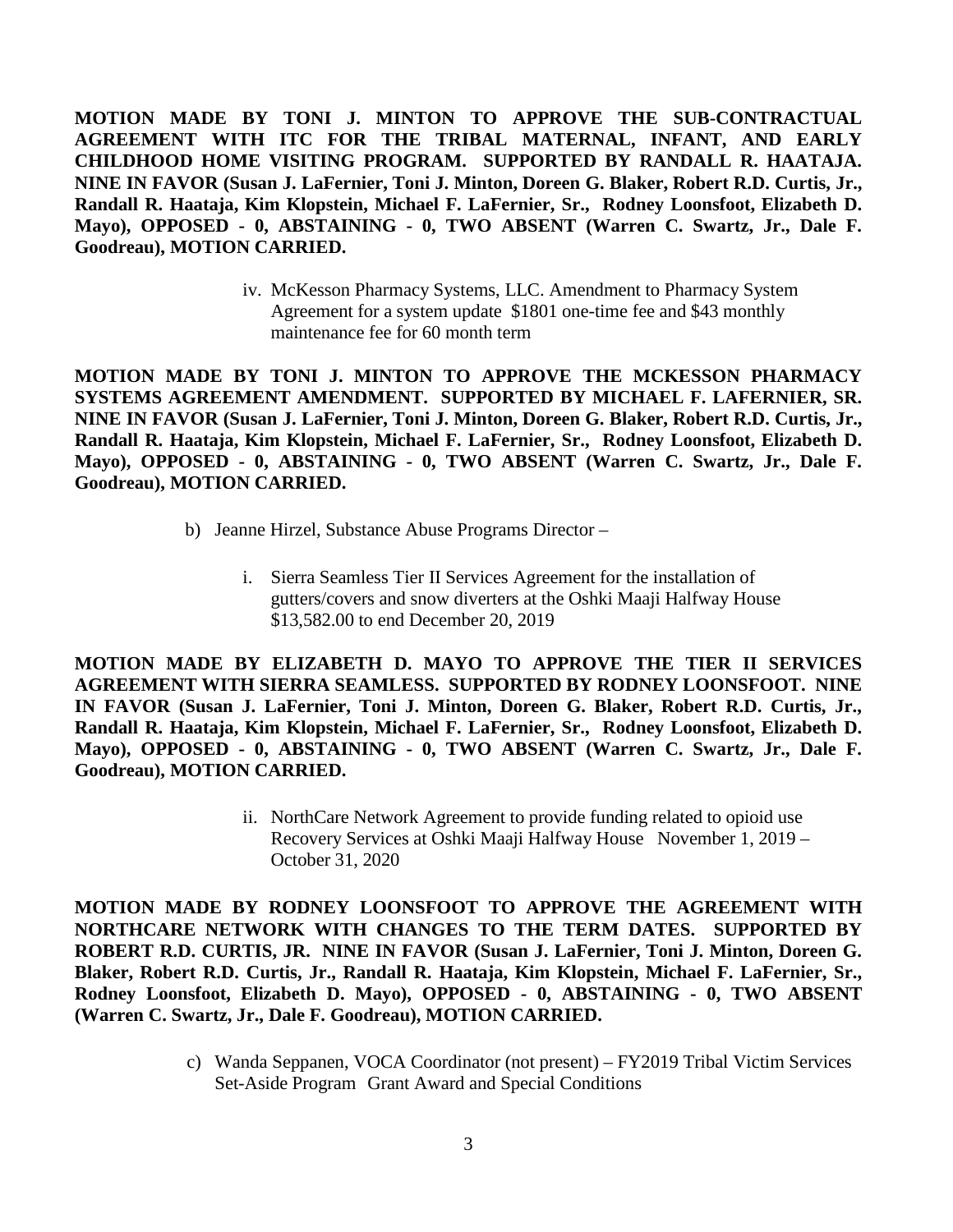\$720,000.00 January 1, 2020 – December 31, 2022 for a new building (men's transitional house) located in L'Anse, Michigan)

**MOTION MADE BY ELIZABETH D. MAYO TO APPROVE THE TRIBAL VICTIM SERVICES SET-ASIDE PROGRAM GRANT AWARD. SUPPORTED BY TONI J. MINTON. NINE IN FAVOR (Susan J. LaFernier, Toni J. Minton, Doreen G. Blaker, Robert R.D. Curtis, Jr., Randall R. Haataja, Kim Klopstein, Michael F. LaFernier, Sr., Rodney Loonsfoot, Elizabeth D. Mayo), OPPOSED - 0, ABSTAINING - 0, TWO ABSENT (Warren C. Swartz, Jr., Dale F. Goodreau), MOTION CARRIED.**

> d) Charles Miller, SORNA Coordinator (not present) – Office of Justice Support for Adam Walsh Act Implementation Grant Program Award and Special Documentation

\$298,735.00 October 1, 2019 – September 30, 2022

**MOTION MADE BY ELIZABETH D. MAYO TO APPROVE THE SUPPORT FOR ADAM**  WALSH ACT IMPLEMENTATION GRANT PROGRAM. SUPPORTED BY MICHAEL F. **LAFERNIER, SR. NINE IN FAVOR (Susan J. LaFernier, Toni J. Minton, Doreen G. Blaker, Robert R.D. Curtis, Jr., Randall R. Haataja, Kim Klopstein, Michael F. LaFernier, Sr., Rodney Loonsfoot, Elizabeth D. Mayo), OPPOSED - 0, ABSTAINING - 0, TWO ABSENT (Warren C. Swartz, Jr., Dale F. Goodreau), MOTION CARRIED.**

> e) Evelyn Ravindran, Natural Resources Department Director/Serene Gauthier, NRD Environmental Response Program Specialist – Northwest Regional Planning Commission Tier II Services Agreement \$20,000.00

November 9, 2019 Hazardous Waste Collection Event to be held at the Transfer Station

**MOTION MADE BY SUSAN J. LAFERNIER TO APPROVE THE NORTHWEST REGIONAL PLANNING COMMISSION TIER II SERVICES AGREEMENT. SUPPORTED BY TONI J. MINTON. NINE IN FAVOR (Susan J. LaFernier, Toni J. Minton, Doreen G. Blaker, Robert R.D. Curtis, Jr., Randall R. Haataja, Kim Klopstein, Michael F. LaFernier, Sr., Rodney Loonsfoot, Elizabeth D. Mayo), OPPOSED - 0, ABSTAINING - 0, TWO ABSENT (Warren C. Swartz, Jr., Dale F. Goodreau), MOTION CARRIED.**

2. Arlan Friisvall, DPW Director – Two 2020 F250's 4x4 with Plow Bids (3)

Copper Country Ford, Houghton, Michigan \$33,390.52 each

**MOTION MADE BY RODNEY LOONSFOOT TO APPROVE THE BID FROM COPPER COUNTRY FORD FOR THE PURCHASE OF TWO 2020 F250'S WITH PLOWS IN THE AMOUNT OF \$66,781.04. SUPPORTED BY KIM KLOPSTEIN. NINE IN FAVOR (Susan J. LaFernier, Toni J. Minton, Doreen G. Blaker, Robert R.D. Curtis, Jr., Randall R. Haataja, Kim Klopstein, Michael F. LaFernier, Sr., Rodney Loonsfoot, Elizabeth D. Mayo), OPPOSED - 0, ABSTAINING - 0, TWO ABSENT (Warren C. Swartz, Jr., Dale F. Goodreau), MOTION CARRIED.**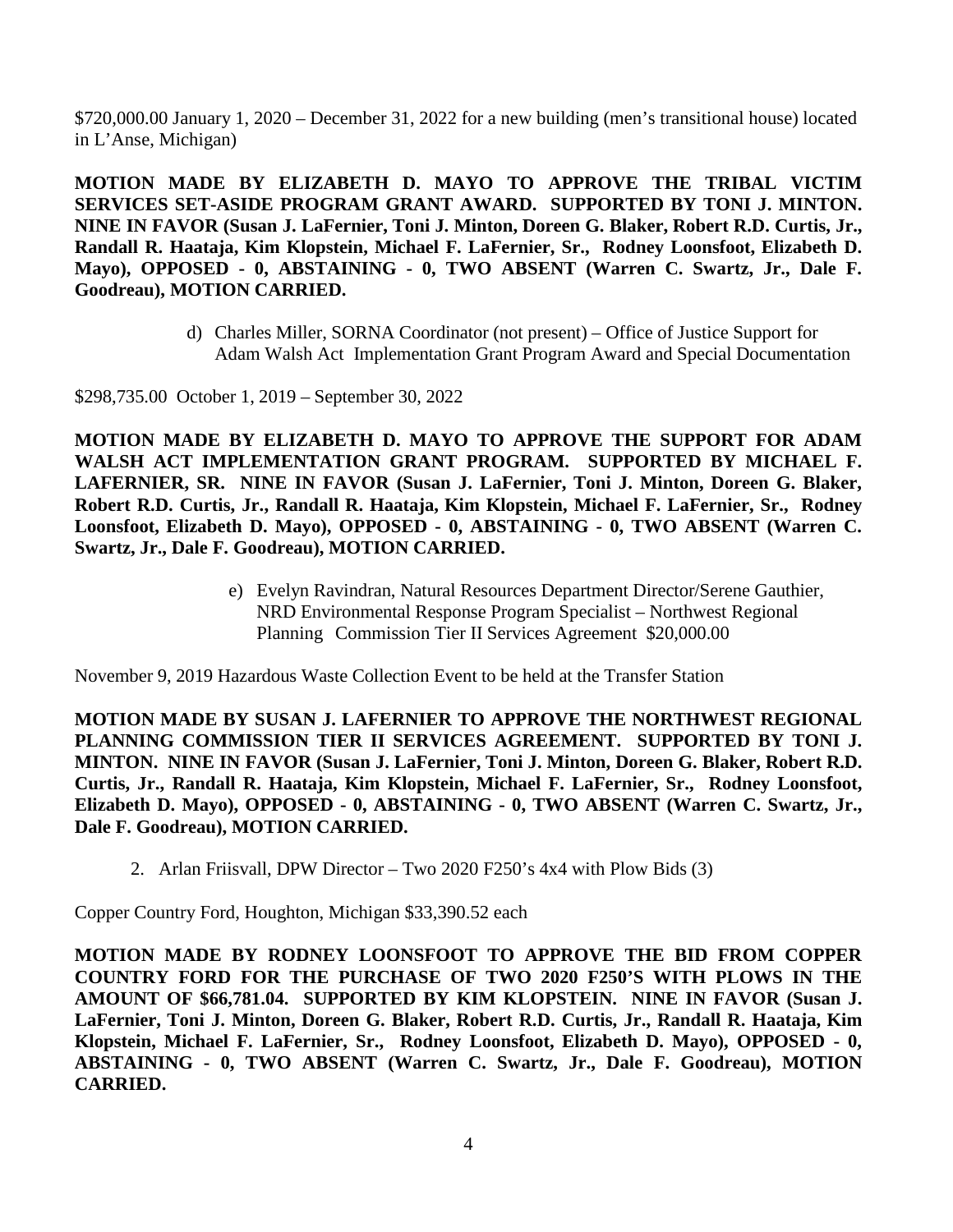3. Doreen Blaker, KBIC Housing Department – Housing Programs Technician Position Description

**MOTION MADE BY RODNEY LOONSFOOT TO APPROVE THE KBIC HOUSING DEPARTMENT "HOUSING PROGRAMS TECHNICIAN" POSITION DESCRIPTION. SUPPORTED BY ROBERT R.D. CURTIS, JR. NINE IN FAVOR (Susan J. LaFernier, Toni J. Minton, Doreen G. Blaker, Robert R.D. Curtis, Jr., Randall R. Haataja, Kim Klopstein, Michael F. LaFernier, Sr., Rodney Loonsfoot, Elizabeth D. Mayo), OPPOSED - 0, ABSTAINING - 0, TWO ABSENT (Warren C. Swartz, Jr., Dale F. Goodreau), MOTION CARRIED.**

4. Vice President Loonsfoot – Youth Committee Selection (4) Seats for 2-year terms (5 applicants) The five names were drawn from a hat

**MOTION MADE BY ROBERT R.D. CURTIS, JR. TO APPOINT MICHAEL LAHTI, ELIZABETH CONNOR, TIANA DRIFT, AND TINA OWENS TO THE YOUTH COMMITTEE PENDING SATISFACTORY SECURITY BACKGROUND REVIEW. SUPPORTED BY RODNEY LOONSFOOT. NINE IN FAVOR (Susan J. LaFernier, Toni J. Minton, Doreen G. Blaker, Robert R.D. Curtis, Jr., Randall R. Haataja, Kim Klopstein, Michael F. LaFernier, Sr., Rodney Loonsfoot, Elizabeth D. Mayo), OPPOSED - 0, ABSTAINING - 0, TWO ABSENT (Warren C. Swartz, Jr., Dale F. Goodreau), MOTION CARRIED.**

## **Rodney Loonsfoot left at 9:48 a.m.**

- 5. Sarah Smith, CEO
	- a) Propane Gas Bid Proposals (2) There were questions regarding the rates switching tanks and negotiation

**MOTION MADE BY MICHAEL F. LAFERNIER, SR. TO TABLE THE PROPANE BIDS UNTIL NEXT THURSDAY'S MEETING. SUPPORTED BY SUSAN J. LAFERNIER. EIGHT IN FAVOR (Susan J. LaFernier, Toni J. Minton, Doreen G. Blaker, Robert R.D. Curtis, Jr., Randall R. Haataja, Kim Klopstein, Michael F. LaFernier, Sr., Elizabeth D. Mayo), OPPOSED - 0, ABSTAINING - 0, THREE ABSENT (Warren C. Swartz, Jr., Dale F. Goodreau, Rodney Loonsfoot), MOTION CARRIED.**

b) Bi-Weekly Update – available for your review

## **Break: 10:33 - 10:44 a.m.**

[Vice President Loonsfoot moved Travel Policy Proposed Tracked Changes to New Business from Closed Session]

> c) Travel Policy Proposed Tracked Changes – "Same Day Travel" and meals provided as part of the conference/training shall be deducted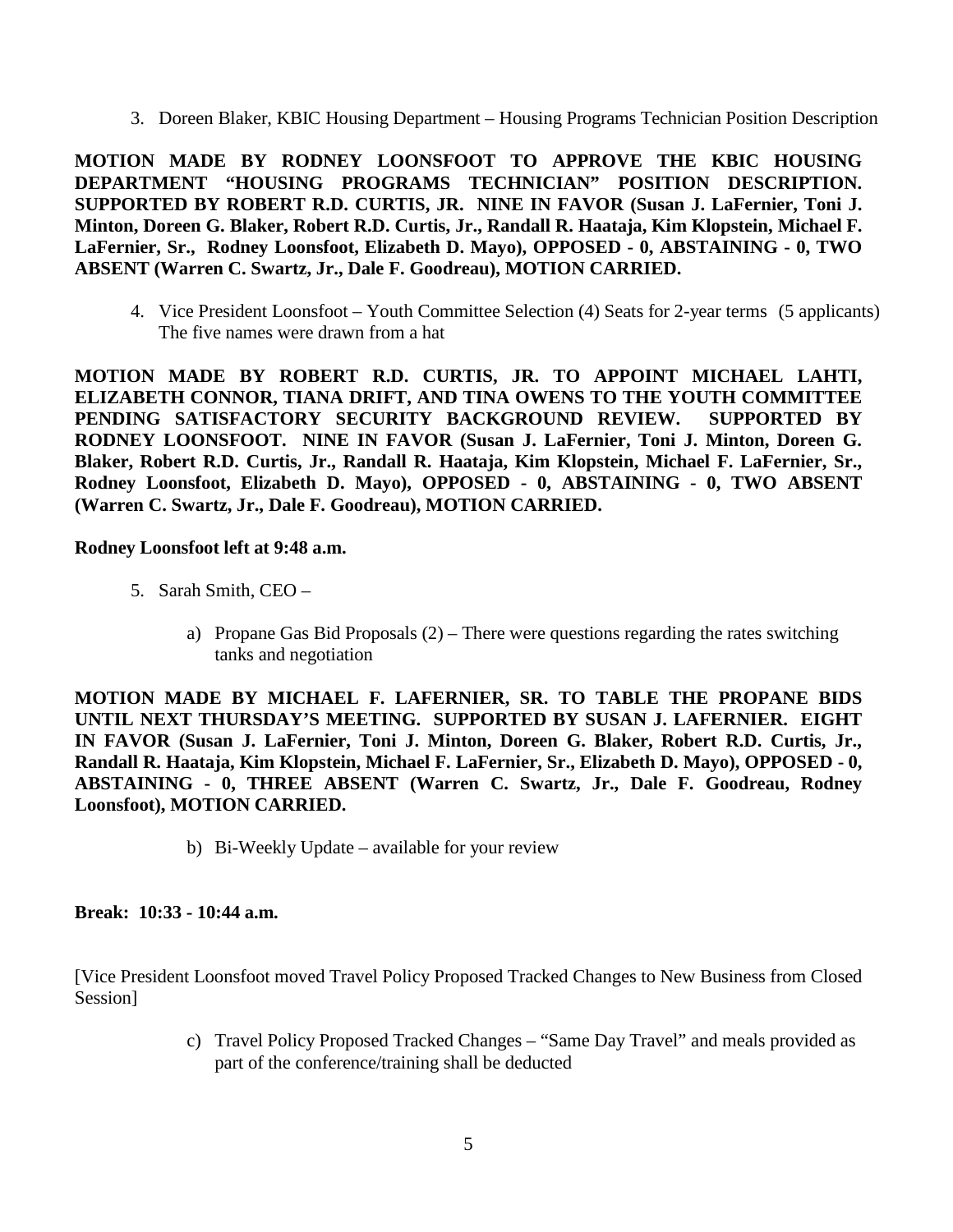**MOTION MADE BY DOREEN G. BLAKER TO APPROVE THE CHANGES IN THE TRAVEL POLICY EFFECTIVE NOVEMBER 1, 2019. SUPPORTED BY ROBERT R.D. CURTIS, JR. EIGHT IN FAVOR (Susan J. LaFernier, Toni J. Minton, Doreen G. Blaker, Robert R.D. Curtis, Jr., Randall R. Haataja, Kim Klopstein, Michael F. LaFernier, Sr., Elizabeth D. Mayo), OPPOSED - 0, ABSTAINING - 0, THREE ABSENT (Warren C. Swartz, Jr., Dale F. Goodreau, Rodney Loonsfoot), MOTION CARRIED.**

- 6. Larry Denomie III, Ojibwa Casinos General Manager/Bi-Weekly Update available for your review
- 7. Gary Loonsfoot, Jr., Cannabis Developer Proposal to rezone the airport terminal property to Industrial and General Business (from Rural) a zoning change request application will need to be filed.

**MOTION MADE BY DOREEN G. BLAKER TO APPROVE THE RE-ZONING OF THE AIRPORT PROPERTY WITH NEGAUNEE TOWNSHIP. SUPPORTED BY MICHAEL F. LAFERNIER, SR. EIGHT IN FAVOR (Susan J. LaFernier, Toni J. Minton, Doreen G. Blaker, Robert R.D. Curtis, Jr., Randall R. Haataja, Kim Klopstein, Michael F. LaFernier, Sr., Elizabeth D. Mayo), OPPOSED - 0, ABSTAINING - 0, THREE ABSENT (Warren C. Swartz, Jr., Dale F. Goodreau, Rodney Loonsfoot), MOTION CARRIED.**

- I. Closed Session:
	- 1. Natural Resources Department Ojibwa BP Gas Station Underground Storage Tanks Update/Draft Press Release Review
	- 2. Sarah Smith, CEO
		- a) Business Planning and Operations Manager Draft Job Description Review/Changes
		- b) Personnel Items

**MOTION MADE BY MICHAEL F. LAFERNIER, SR. TO GO INTO CLOSED SESSION AT 11:11 A.M. SUPPORTED BY RANDALL R. HAATAJA. EIGHT IN FAVOR (Susan J. LaFernier, Toni J. Minton, Doreen G. Blaker, Robert R.D. Curtis, Jr., Randall R. Haataja, Kim Klopstein, Michael F. LaFernier, Sr., Elizabeth D. Mayo), OPPOSED - 0, ABSTAINING - 0, THREE ABSENT (Warren C. Swartz, Jr., Dale F. Goodreau, Rodney Loonsfoot), MOTION CARRIED.**

**Lunch: 11:49 a.m. – 1:09 p.m. (Toni Minton and Randall Haataja left)**

**MOTION MADE BY KIM KLOPSTEIN TO GO INTO OPEN SESSION AT 2:06 P.M. SUPPORTED BY MICHAEL F. LAFERNIER, SR. SIX IN FAVOR (Susan J. LaFernier, Doreen G. Blaker, Robert R.D. Curtis, Jr., Kim Klopstein, Michael F. LaFernier, Sr., Elizabeth D. Mayo), OPPOSED - 0, ABSTAINING - 0, FIVE ABSENT (Warren C. Swartz, Jr., Toni J. Minton, Dale F. Goodreau, Randall R. Haataja, Rodney Loonsfoot), MOTION CARRIED.**